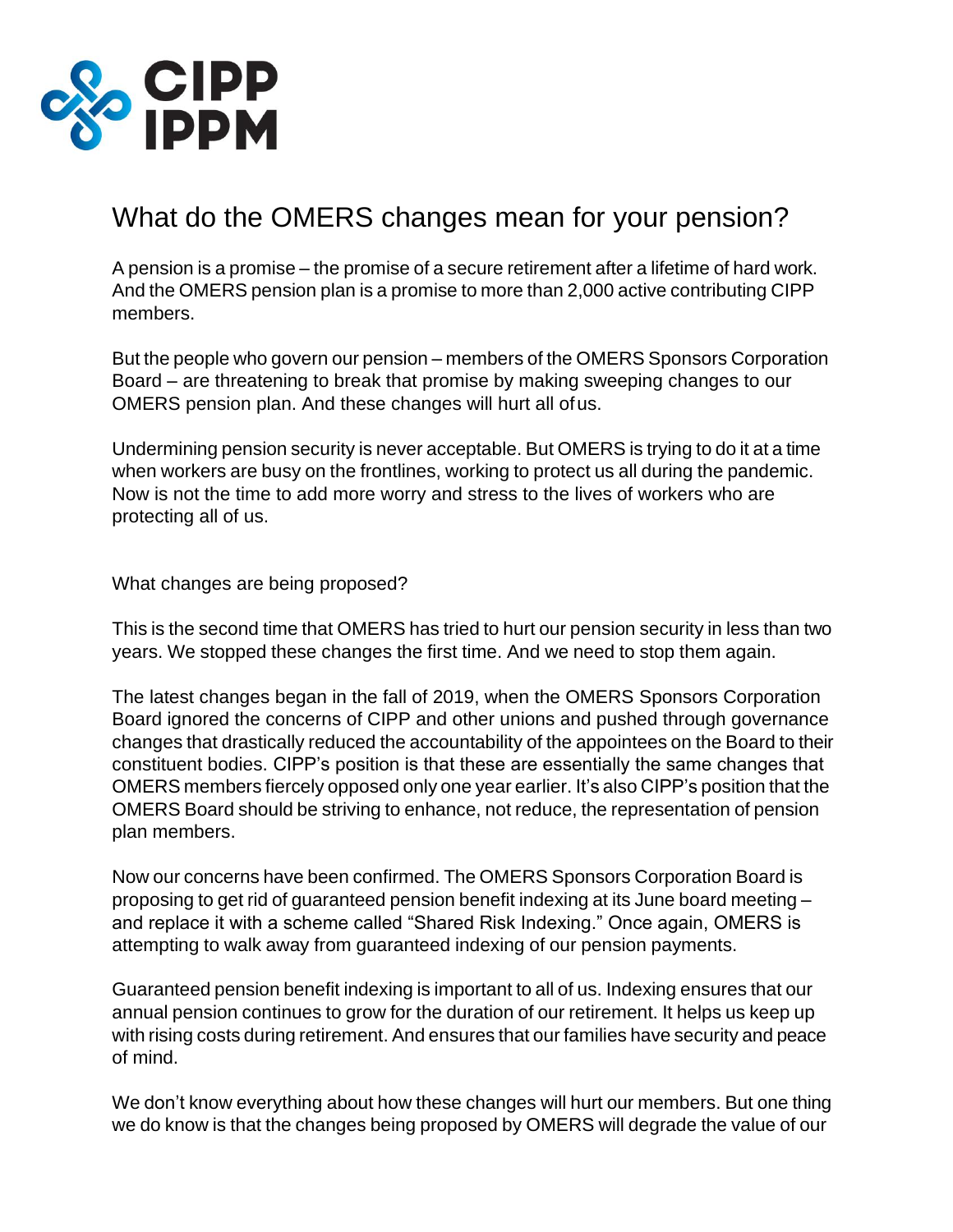pensions and hurt all of us – whether we're nearing retirement or we're just starting out. You can see the difference that guaranteed pension benefit indexing makes in the following three scenarios based on average salaries of \$70,000, \$90,000, or \$110,000.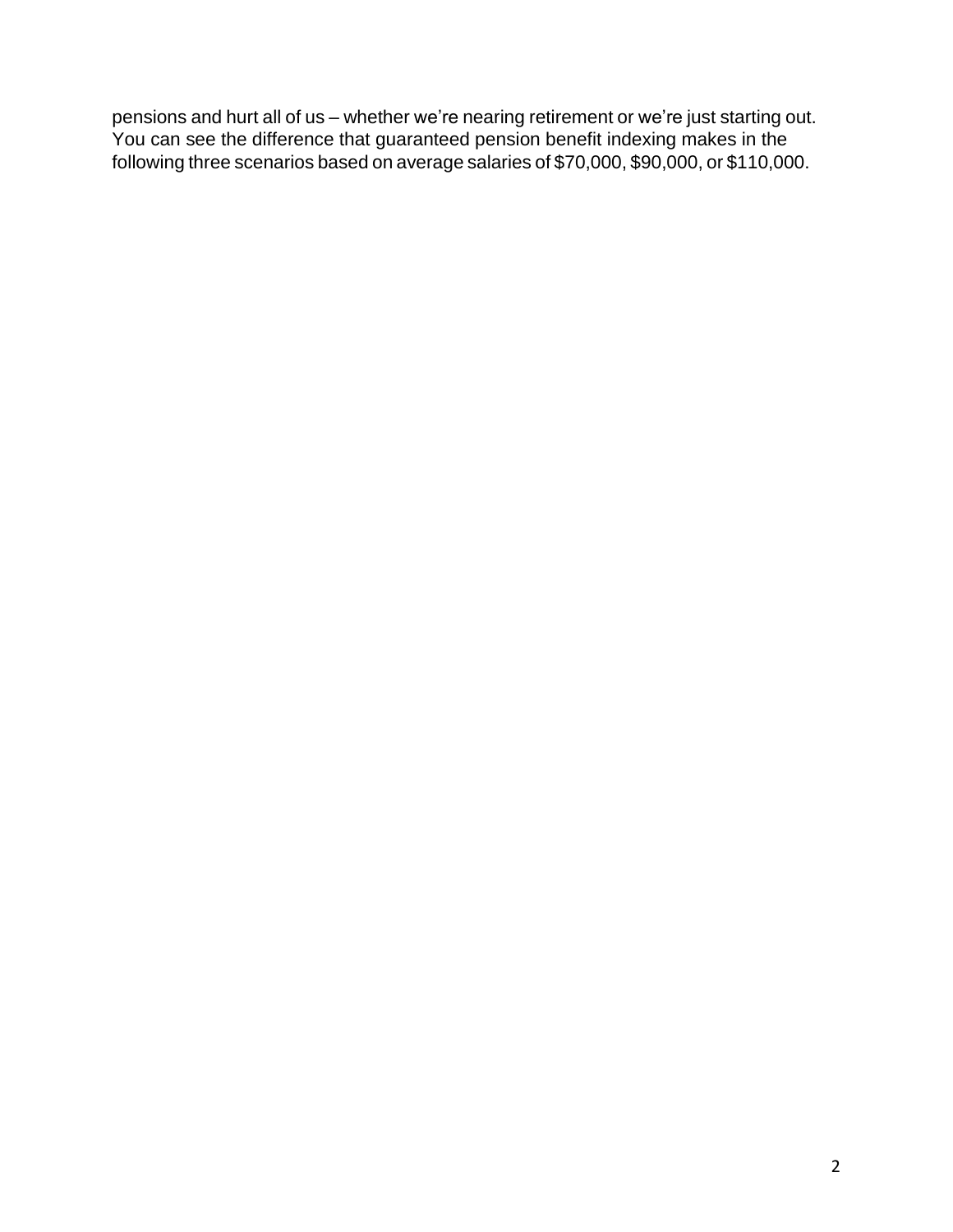

## Scenario 1: Best 5 Years Average Salary \$70 K (35 years service)

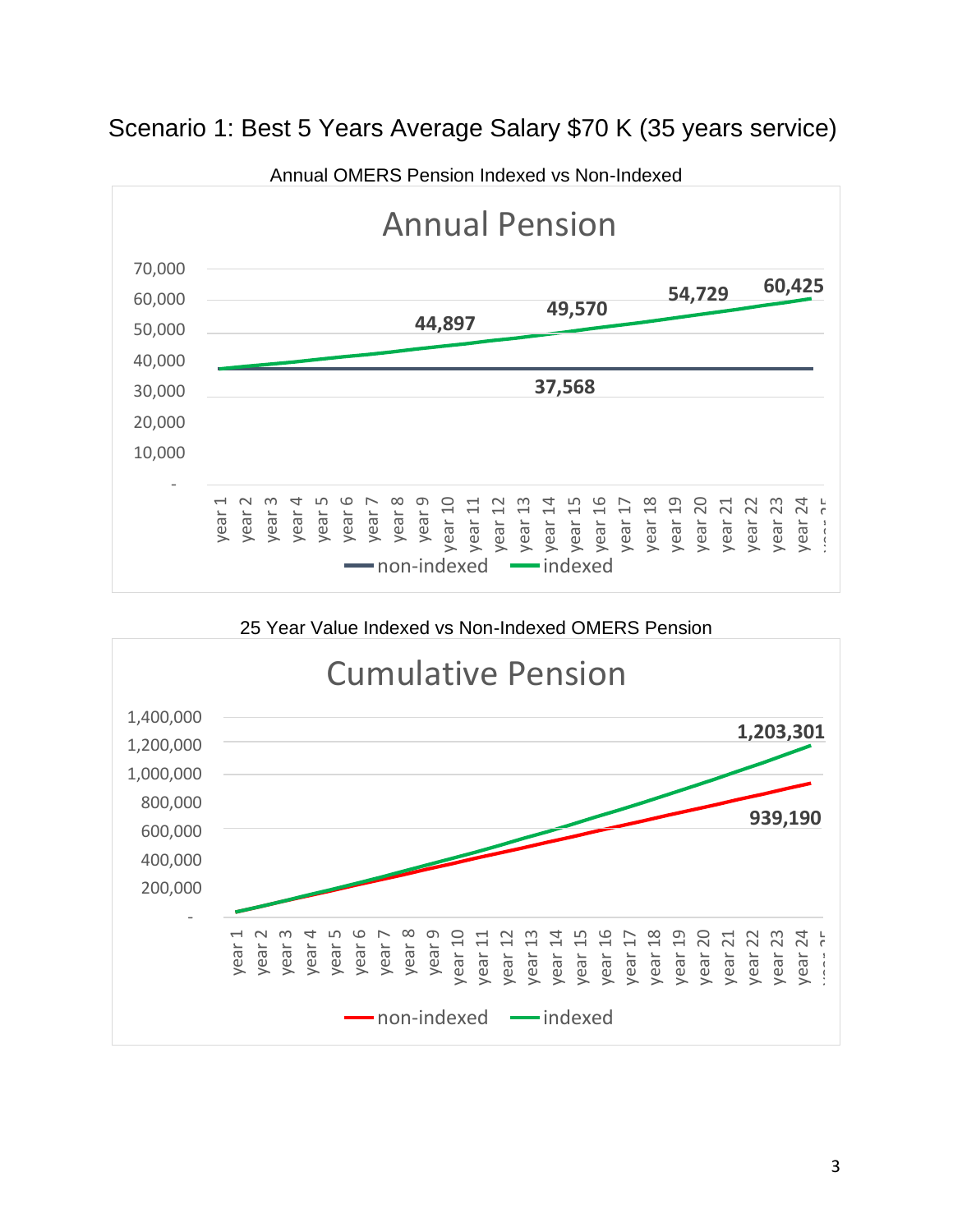

## Scenario 2: Best 5 Years Average Salary \$90 K (35 years service)

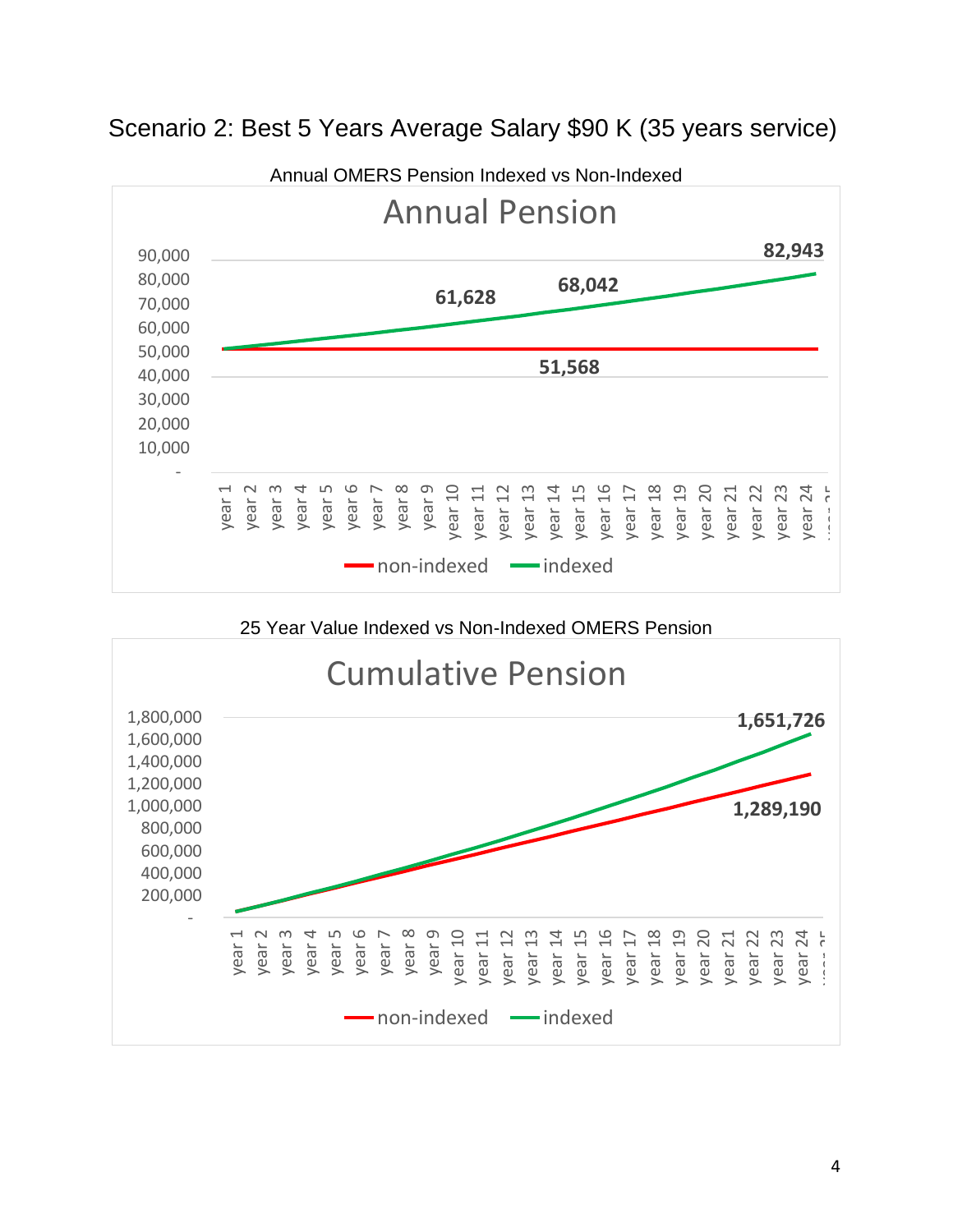

## Scenario 3: Best 5 Years Average Salary \$110 K (35 yrs. service)

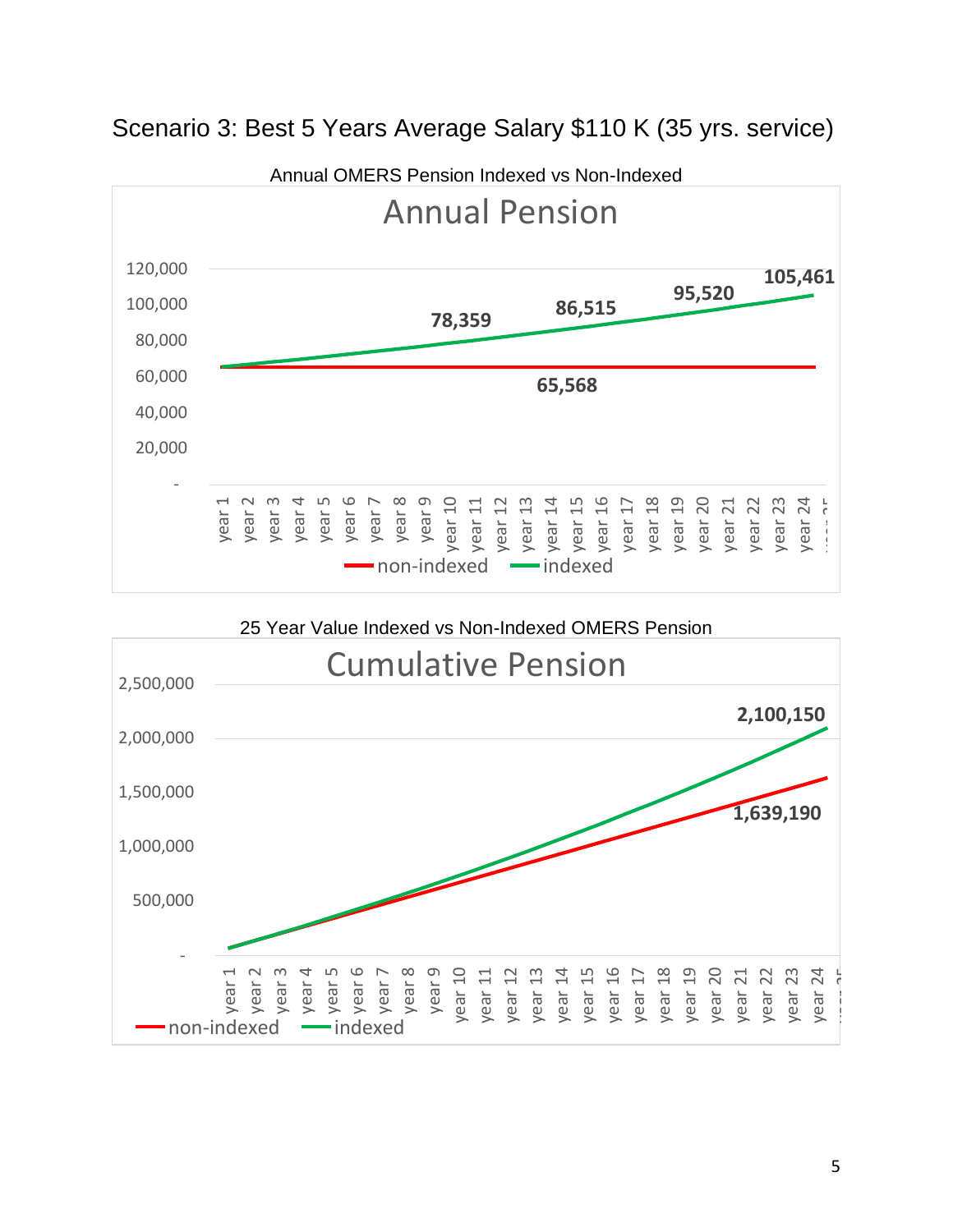What formula will be used to decide any pension changes under Shared Risk Indexing?

We don't know. And that's the problem. OMERS refuses to release the formula that they will use to decide if benefits are indexed in future years. That means they're forcing all members to give up guaranteed pension benefit indexing – and the security of annual pension benefit increases – in exchange for nothing but uncertainty and risk.

With Shared Risk Indexing, annual pension indexing could be significantly smaller or even eliminated in some years. Without seeing the formula that OMERS is proposing, it's impossible to know all the ways that these changes will hurt CIPP members.

Worst of all, OMERS' secrecy and lack of transparency about these changes make it impossible for OMERS to claim that it is conducting meaningful consultation. No sponsor can agree to these changes without having the basic information we need to fully represent the interests and concerns of our members.

Are these changes necessary?

Absolutely not. These secretive changes are not necessary to keep the plan sustainable. OMERS is fully funded and it's able to guarantee the value of our pension. It just doesn't want to.

OMERS is trying to argue that the Board needs greater flexibility to navigate risks. And they are trying to pit younger members against older and retired members. Shared Risk Indexing also disproportionately attacks those with smaller pensions, which will hurt many CIPP members who enter the public service later in their career and do not have large pensions.

Despite OMERS' claims, the truth is that eliminating guaranteed pension benefit indexing will hurt all members – whether we're nearing retirement or just starting out. Younger members need and deserve the promise of pension security in the future, just as much as members nearing retirement. To pit one generation of workers against another is wrong, irresponsible, and misleading.

Why is OMERS making sweeping changes now?

CIPP members stopped these harmful changes when OMERS first proposed the elimination of indexing, less than two years ago.

Now OMERS is trying, again, to sneak these changes through – and they're doing it while workers are busy fighting a global pandemic. The OMERS Sponsors Corporation Board